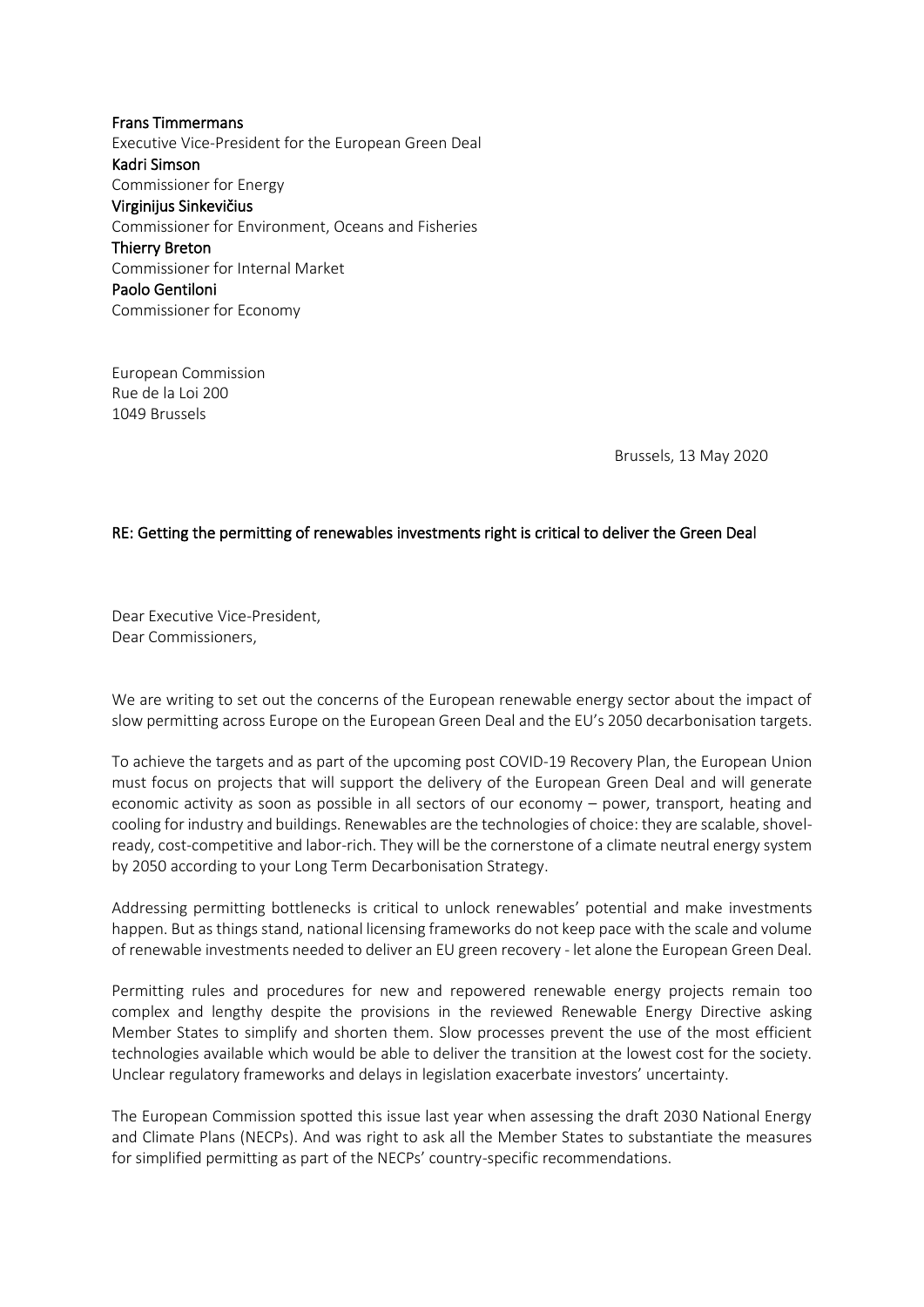But to this date almost all the final NECPs remain equally silent on the policies that will speed up permitting on the ground. Most Member States have not even planned for additional administrative or human resources to issue the permits needed to meet their 2030 renewable energy goals.

This is a red flag for the industry. Without an appropriate and simplified framework for permitting, the 2030 national renewable energy commitments remain purely academic.

We therefore call on the European Commission to take further action to remove existing bottlenecks for the permitting of renewable energy projects in Europe. This should be one of the key "implementation flagship initiatives" to support the transposition of the Clean Energy Package provisions and the delivery of Europe's 2030 and 2050 climate and energy targets. The initiative should:

- Ensure Member States effectively transpose and enforce the permitting rules from the 2018 Renewable Energy Directive for new and repowered renewable energy projects i.e. single contact point, shorter process;
- Audit Member States on whether they have the administrative and human resources to process the permit applications needed for the renewable energy commitments made in the 2030 National Plans; and
- Clarify with Member States that there are no barriers in EU law that forbid changes in the technology specifications in the timeframe between permit application and construction of a renewable energy project. Member States should support renewable energy operators in deploying the most efficient technology available for a specific site.

The European renewable energy sector is entirely committed to cooperating and supporting the European Commission in how to address these points to Member States in further detail.

Kind regards,

Jean-Marc Jossart Secretary General Bioenergy Europe

Dörte Fouquet Director European Renewable Energy Federation

7. Fougent

Philippe Dumas Secretary General European Geothermal Energy Council

Marcel Bial Secretary General European Solar Thermal Electricity Association